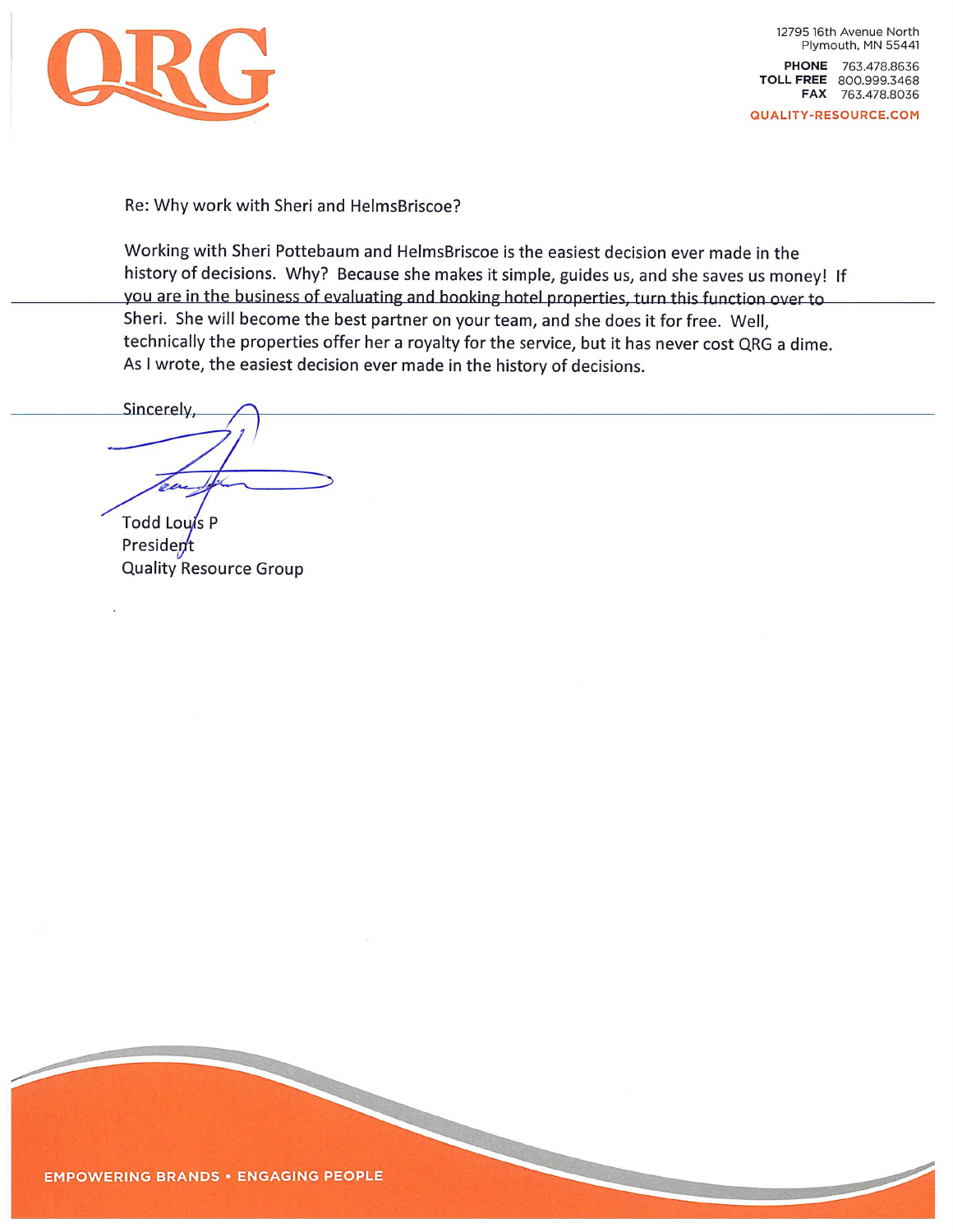

*When I need to find the perfect hotel at a great rate for an upcoming event I call Sheri Pottebaum. She is extremely organized, creative, hardworking, and above all else very personable, responsive and dedicated to helping us negotiate a very favorable experience. Using Sheri and her expertise is clearly one of my secrets to success!*

Douglas J. Fick

*Doug Fick Shareholder Relations Manager*



*direct: 952-742-6695 15407 McGinty Rd W MS#24 | Wayzata, MN 55391 [Doug\\_J\\_Fick@cargill.com](mailto:Doug_J_Fick@cargill.com) | [www.cargill.com](http://www.cargill.com/)*

*15407 McGinty Rd W, MS300 Wayzata, MN 55391*